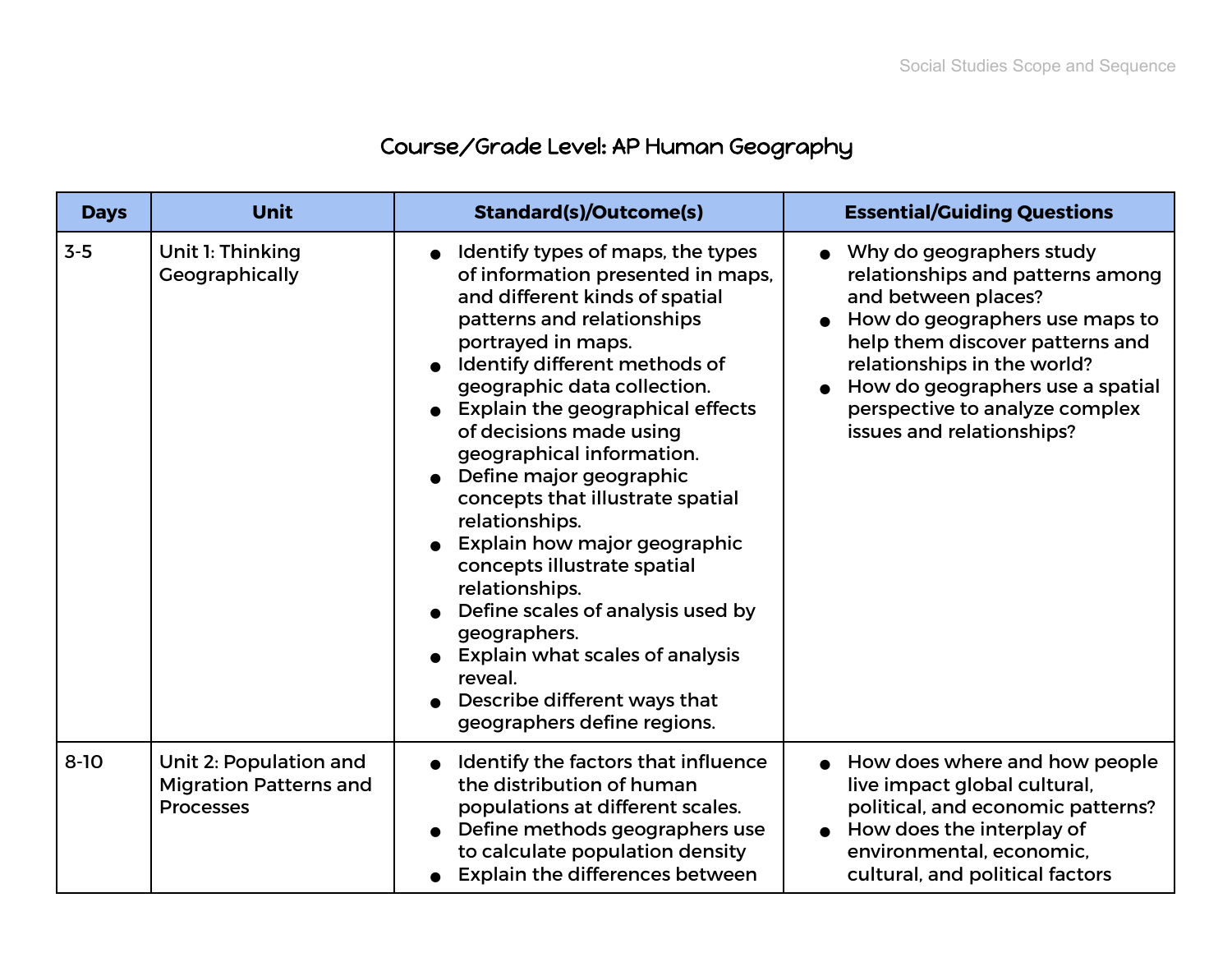|  | and the impact of methods used<br>to calculate population density.<br><b>Explain how population</b><br>distribution and density affect<br>society and the environment.<br>Describe elements of population<br>composition used by<br>geographers.<br>• Explain ways that geographers<br>depict and analyze population<br>composition.<br><b>Explain factors that account for</b><br>contemporary and historical<br>trends in population growth and<br>decline.<br><b>Explain theories of population</b><br>growth and decline.<br>• Explain the intent and effects of<br>various population and<br>immigration policies on<br>population size and composition.<br>Explain how the changing role of<br>females has demographic<br>consequences in different parts of<br>the world.<br><b>Explain the causes and</b><br>consequences of an aging<br>population.<br><b>Explain how different causal</b><br>factors encourage migration.<br>Describe types of forced and<br>voluntary migration.<br><b>Explain historical and</b><br>contemporary geographic effects | influence changes in population?<br>How do changes in population<br>affect a place's economy, culture,<br>and politics? |
|--|-----------------------------------------------------------------------------------------------------------------------------------------------------------------------------------------------------------------------------------------------------------------------------------------------------------------------------------------------------------------------------------------------------------------------------------------------------------------------------------------------------------------------------------------------------------------------------------------------------------------------------------------------------------------------------------------------------------------------------------------------------------------------------------------------------------------------------------------------------------------------------------------------------------------------------------------------------------------------------------------------------------------------------------------------------------------|-------------------------------------------------------------------------------------------------------------------------|
|  | of migration.                                                                                                                                                                                                                                                                                                                                                                                                                                                                                                                                                                                                                                                                                                                                                                                                                                                                                                                                                                                                                                                   |                                                                                                                         |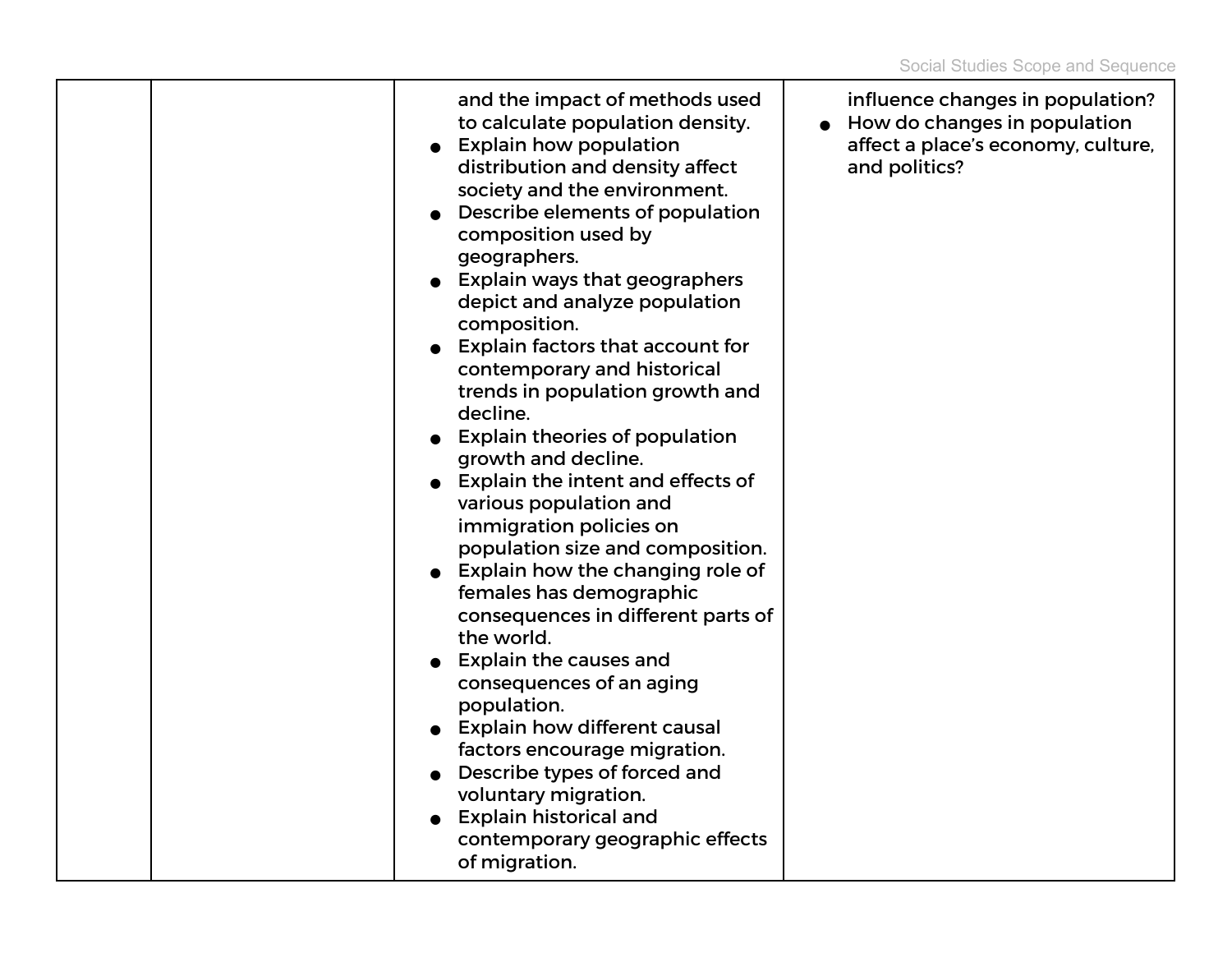| $8 - 10$ | <b>Unit 3: Cultural Patterns</b><br>and Processes  | Define the characteristics,<br>attitudes, and traits that influence<br>geographers when they study<br>culture.<br>Describe the characteristics of<br>cultural landscapes.<br><b>Explain how landscape features</b><br>and land and resource use reflect<br>cultural beliefs and identities.<br><b>Explain patterns and landscapes</b><br>of language, religion, ethnicity,<br>and gender.<br>Define the types of diffusion.<br><b>Explain how historical processes</b><br>impact current cultural patterns.<br><b>Explain how historical processes</b><br>impact current cultural patterns.<br>Explain what factors lead to the<br>diffusion of universalizing and<br>ethnic religions.<br>Explain how the process of<br>diffusion results in changes to the<br>cultural landscape. | • How does where people live and<br>what resources they have access<br>to impact their cultural practices?<br>How does the interaction of<br>people contribute to the spread of<br>cultural practices?<br>How and why do cultural ideas,<br>practices, and innovations change<br>or disappear over time?   |
|----------|----------------------------------------------------|-------------------------------------------------------------------------------------------------------------------------------------------------------------------------------------------------------------------------------------------------------------------------------------------------------------------------------------------------------------------------------------------------------------------------------------------------------------------------------------------------------------------------------------------------------------------------------------------------------------------------------------------------------------------------------------------------------------------------------------------------------------------------------------|------------------------------------------------------------------------------------------------------------------------------------------------------------------------------------------------------------------------------------------------------------------------------------------------------------|
| $8 - 10$ | <b>Unit 4: Political Patterns</b><br>and Processes | For world political maps: a. Define<br>the different types of political<br>entities. b. Identify a<br>contemporary example of<br>political entities.<br>Explain the processes that have<br>shaped contemporary political<br>geography<br>Describe the concepts of political<br>power and territoriality as used by<br>geographers.                                                                                                                                                                                                                                                                                                                                                                                                                                                  | How do historical and current<br>events influence political<br>structures around the world?<br>How are balances of power<br>reflected in political boundaries<br>and government power<br>structures?<br>How can political, economic,<br>cultural, or technological changes<br>challenge state sovereignty? |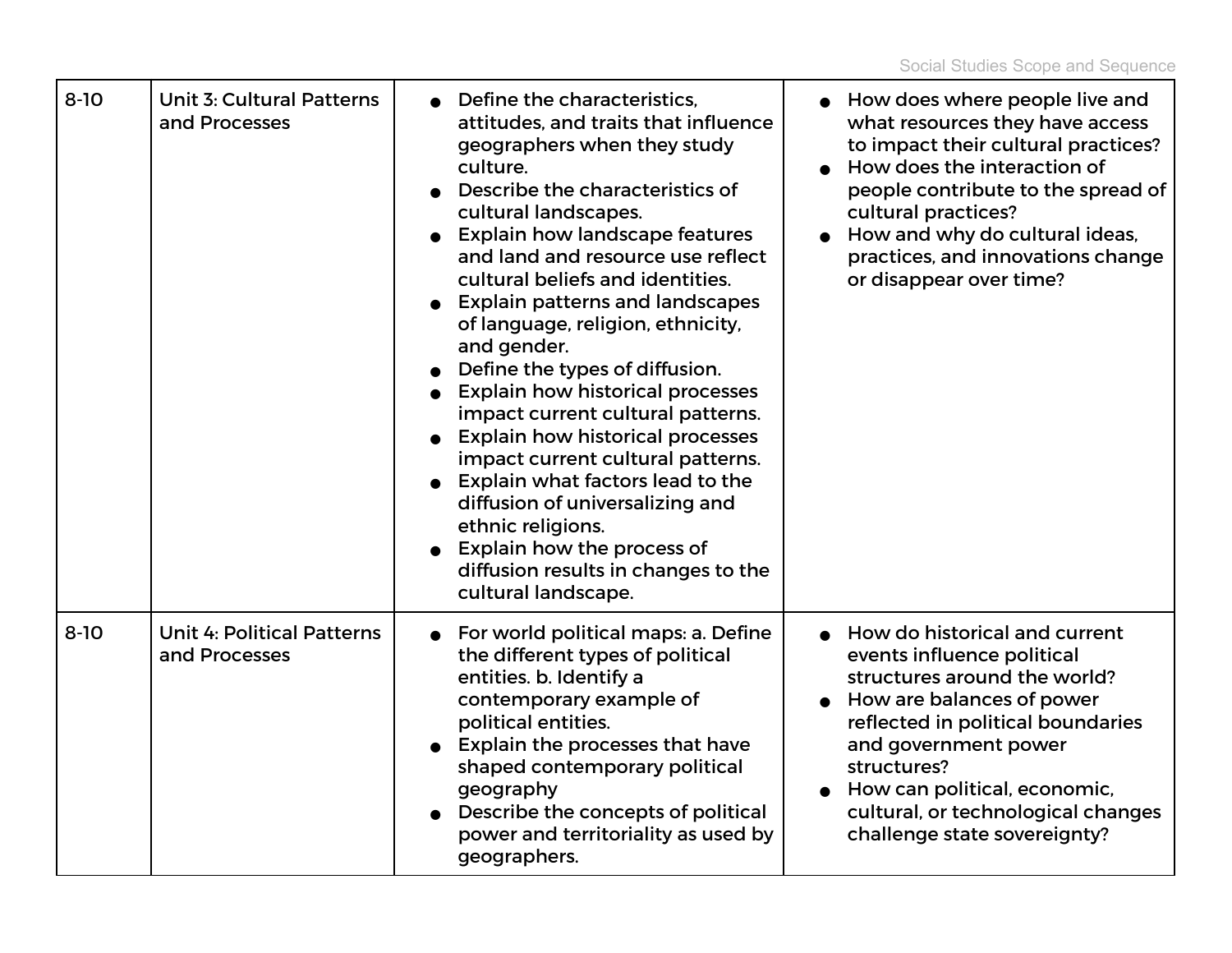|          |                                                                          | • Define types of political<br>boundaries used by geographers.<br><b>Explain the nature and function</b><br>of international and internal<br>boundaries.<br><b>Explain the nature and function</b><br>of international and internal<br>boundaries.<br>Define federal and unitary states.<br>• Explain how federal and unitary<br>states affect spatial organization.<br>Define factors that lead to the<br>devolution of states.<br>Explain how political, economic,<br>cultural, and technological<br>changes challenge state<br>sovereignty<br>Explain how the concepts of<br>centrifugal and centripetal forces<br>apply at the state scale. |                                                                                                                                                                                                                                                                                                           |
|----------|--------------------------------------------------------------------------|-------------------------------------------------------------------------------------------------------------------------------------------------------------------------------------------------------------------------------------------------------------------------------------------------------------------------------------------------------------------------------------------------------------------------------------------------------------------------------------------------------------------------------------------------------------------------------------------------------------------------------------------------|-----------------------------------------------------------------------------------------------------------------------------------------------------------------------------------------------------------------------------------------------------------------------------------------------------------|
| $8 - 10$ | Unit 5: Agriculture and<br><b>Rural Land-Use Patterns</b><br>and Process | <b>Explain the connection between</b><br>physical geography and<br>agricultural practices.<br>Identify different rural settlement<br>patterns and methods of<br>surveying rural settlements.<br>Identify major centers of<br>domestication of plants and<br>animals.<br><b>Explain how plants and animals</b><br>diffused globally<br><b>Explain the advances and</b><br>impacts of the second agricultural<br>revolution.                                                                                                                                                                                                                      | How do a people's culture and the<br>resources available to them<br>influence how they grow food?<br>How does what people produce<br>and consume vary in different<br>locations?<br>What kind of cultural changes<br>and technological advances have<br>impacted the way people grow<br>and consume food? |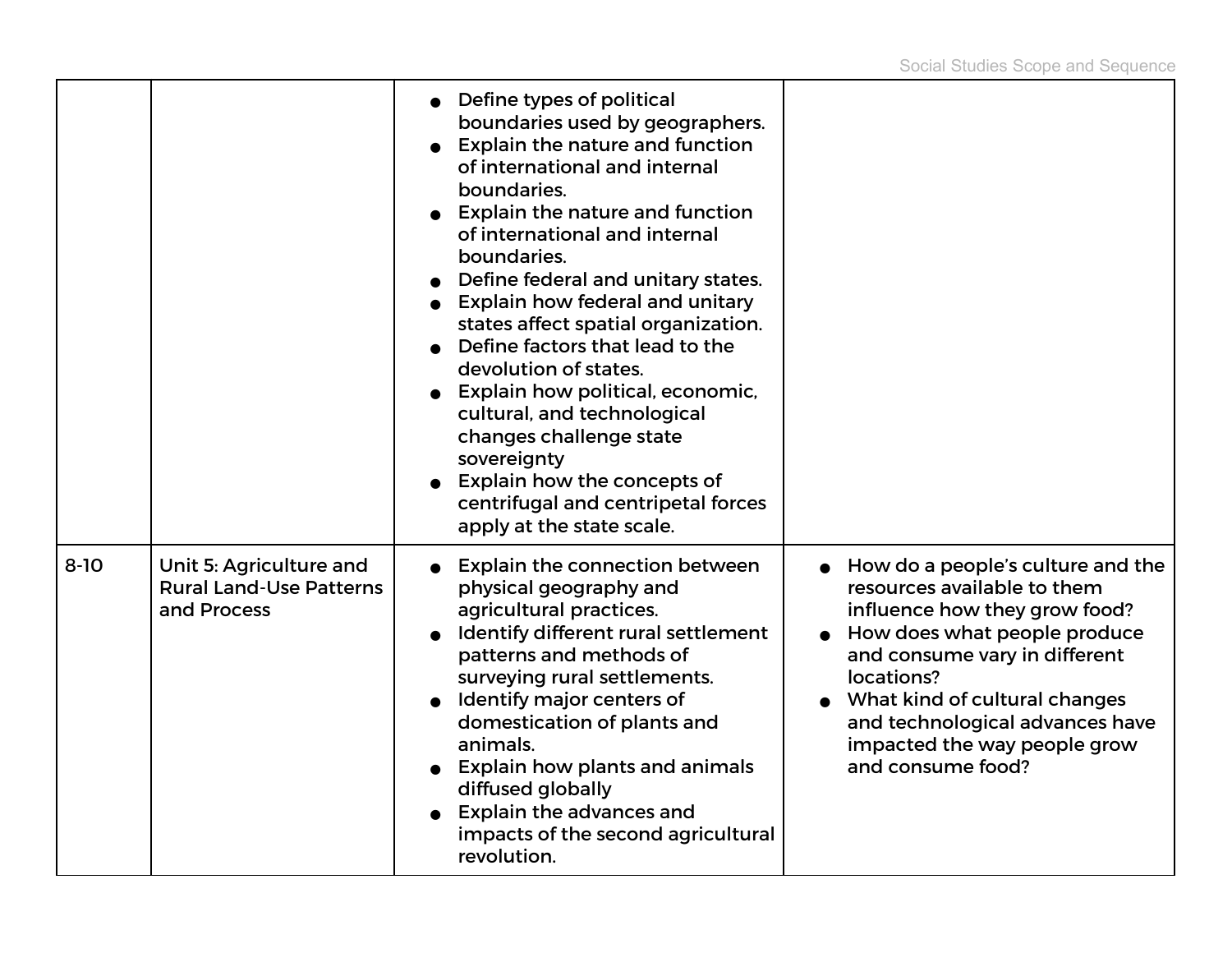|          |                                                                       | Explain the consequences of the<br>Green Revolution on food supply<br>and the environment in the<br>developing world.<br><b>Explain how economic forces</b><br>influence agricultural practices.<br><b>Explain how economic forces</b><br>influence agricultural practices.<br>Describe how the von Thünen<br>model is used to explain patterns<br>of agricultural production at<br>various scales.<br><b>Explain the interdependence</b><br>among regions of agricultural<br>production and consumption.<br><b>Explain how agricultural practices</b><br>have environmental and societal<br>consequences.<br><b>Explain challenges and debates</b><br>related to the changing nature of<br>contemporary agriculture and<br>food-production practices.<br>Explain geographic variations in<br>female roles in food production<br>and consumption |                                                                                                                                                                                                                                                                                                         |
|----------|-----------------------------------------------------------------------|--------------------------------------------------------------------------------------------------------------------------------------------------------------------------------------------------------------------------------------------------------------------------------------------------------------------------------------------------------------------------------------------------------------------------------------------------------------------------------------------------------------------------------------------------------------------------------------------------------------------------------------------------------------------------------------------------------------------------------------------------------------------------------------------------------------------------------------------------|---------------------------------------------------------------------------------------------------------------------------------------------------------------------------------------------------------------------------------------------------------------------------------------------------------|
| $8 - 10$ | Unit 6: Cities and Urban<br>Land-Use Patterns and<br><b>Processes</b> | Explain the processes that initiate<br>and drive urbanization and<br>suburbanization.<br><b>Explain how cities embody</b><br>processes of globalization.<br>Identify the different urban<br>concepts such as hierarchy,<br>interdependence, relative size,<br>and spacing that are useful for                                                                                                                                                                                                                                                                                                                                                                                                                                                                                                                                                    | How do physical geography and<br>resources impact the presence<br>and growth of cities?<br>How are the attitudes, values, and<br>balance of power of a population<br>reflected in the built landscape?<br>How are urban areas affected by<br>unique economic, political,<br>cultural, and environmental |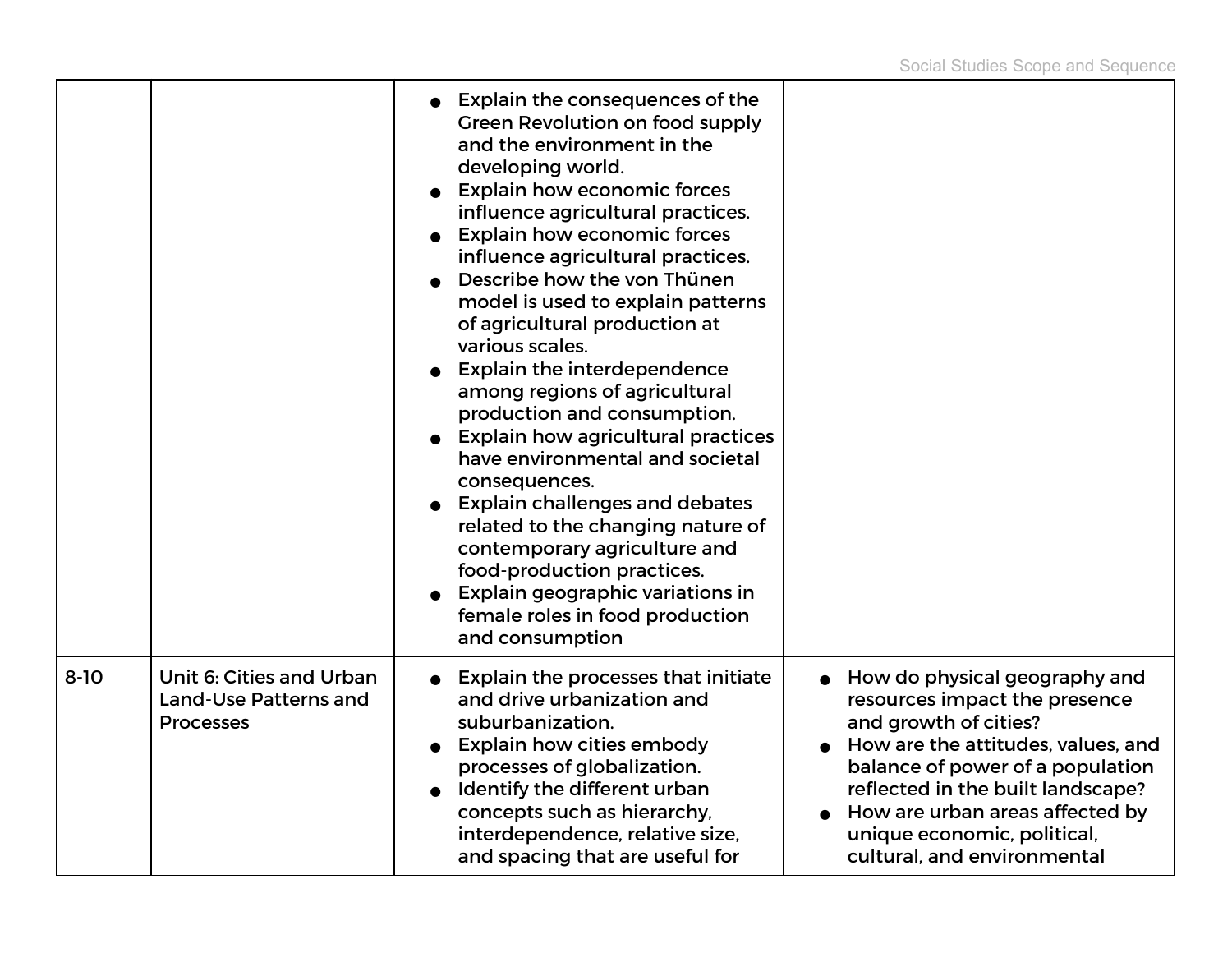|        |                                                                                        | explaining the distribution, size,<br>and interaction of cities.<br><b>Explain the internal structure of</b><br>cities using various models and<br>theories.<br>Explain how low-, medium-, and<br>high-density housing<br>characteristics represent different<br>patterns of residential land use.<br>Explain how a city's infrastructure<br>relates to local politics, society,<br>and the environment.<br>Identify the different urban<br>design initiatives and practices.<br>Explain the effects of different<br>urban design initiatives and<br>practices.<br>• Explain how qualitative and<br>quantitative data are used to<br>show the causes and effects of<br>geographic change within urban<br>areas.<br>Explain causes and effects of<br>geographic change within urban<br>areas.<br>Describe the effectiveness of<br>different attempts to address<br>urban sustainability challenges. | challenges?                                                                                                                                                       |
|--------|----------------------------------------------------------------------------------------|----------------------------------------------------------------------------------------------------------------------------------------------------------------------------------------------------------------------------------------------------------------------------------------------------------------------------------------------------------------------------------------------------------------------------------------------------------------------------------------------------------------------------------------------------------------------------------------------------------------------------------------------------------------------------------------------------------------------------------------------------------------------------------------------------------------------------------------------------------------------------------------------------|-------------------------------------------------------------------------------------------------------------------------------------------------------------------|
| $8-10$ | Unit 7: Industrial and<br><b>Economic Development</b><br><b>Patterns and Processes</b> | <b>Explain how the Industrial</b><br>Revolution facilitated the growth<br>and diffusion of industrialization.<br><b>Explain the spatial patterns of</b><br>industrial production and<br>development.                                                                                                                                                                                                                                                                                                                                                                                                                                                                                                                                                                                                                                                                                               | • Why does economic and social<br>development happen at different<br>times and rates in different<br>places?<br>How might environmental<br>problems stemming from |